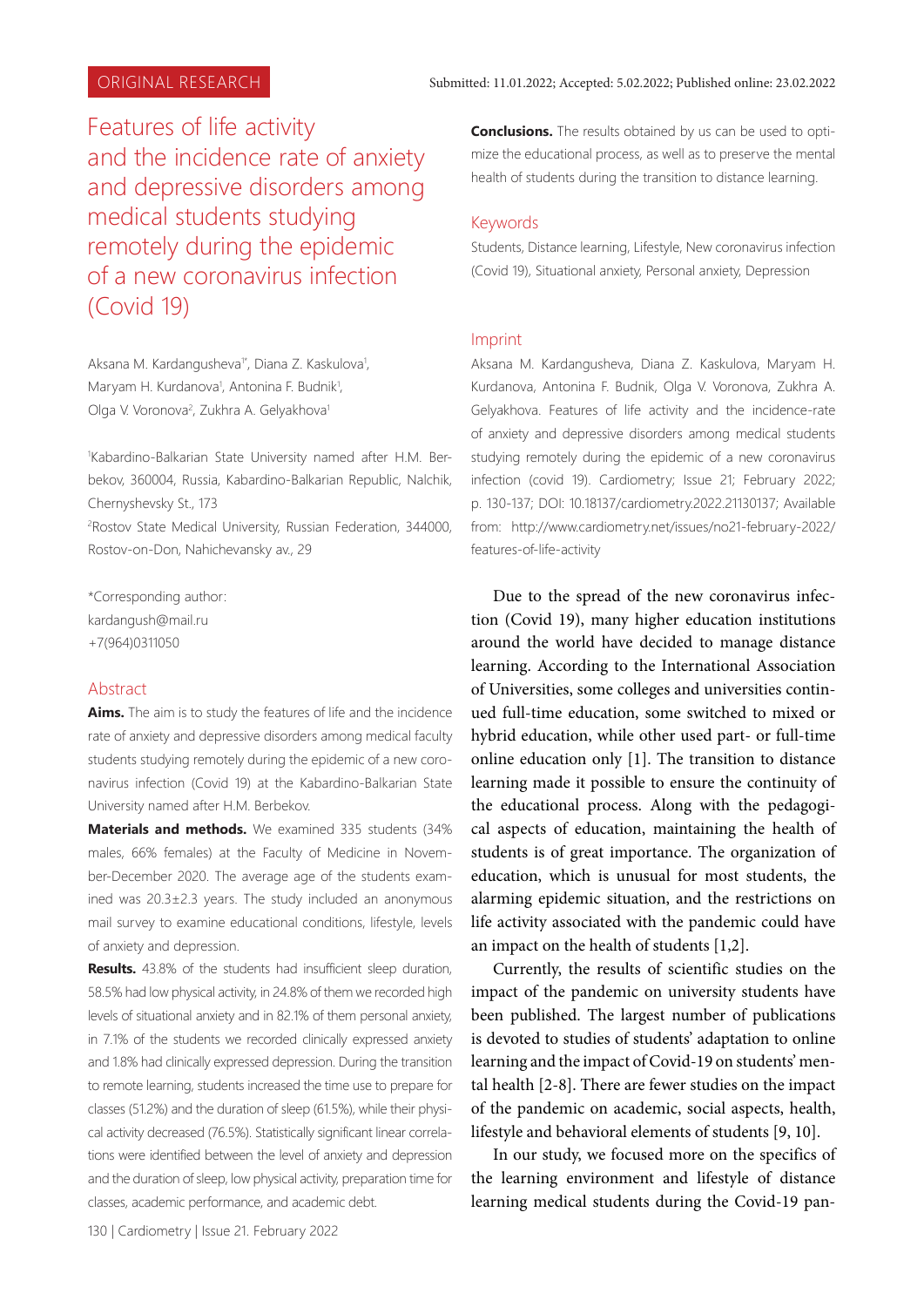demic. In our opinion, this problem is of particular relevance for students of medical universities due to their exposure to high psychological, emotional, physical and intellectual stress in the learning process [3].

The **aim** hereof is to study the characteristics of life and the incidence rate of anxiety and depressive disorders among students of the Medical Faculty of the Kabardino-Balkarian State University named after H.M. Berbekov (KBSU), who were studying remotely during the epidemic of a new coronavirus infection (Covid 19).

## Material and methods

The study was conducted at the Faculty of Medicine at KBSU in November-December 2020. During the study at KBSU, the students were taught remotely. Distance learning was organized mainly in the format of digital information system Open University at KBSU under open.kbsu.ru. Taking into account the capabilities of students (the presence and type of a gadget, the availability of Internet access and the stability of the Internet connection), Zoom, WhatsApp, etc. were also used. Remote practical, seminar and lecture online classes were held, as well as the exchange of educational information (tasks, abstracts, essays, etc.) using various digital devices. Personal contact between lecturers and students was excluded.

We interviewed 335 students (34% (n=114) males, 66% (n=221) females) of 3-4 courses, Medicine specialty. The average age of the surveyed students was 20.3±2.3 years. The majority of students were not married (85.6%). Only 14.4% of the students, of which 22.5% of the males and 77.5% of the females were married ( $p<0.0001$ ). Among the students we interviewed, 4.7% (6.8% of males and 3.6% of females) were employed. In the structure of positions of employed students, the positions of paramedic (12.5%), nurse (37.5%) and orderly (18.8%) prevailed.

Our study included an anonymous mail survey to examine educational conditions, lifestyle, levels of anxiety and depression. The questionnaire contained questions that allowed assessing marital status, education, information about employment, level of physical activity, academic performance, academic debt, time used to prepare for classes, duration of classes, sleep duration, as well as respondents' assessment of changes in learning conditions, lifestyle when switching to distance learning. To determine the level of situational anxiety (SA) and personal anxiety (PA), testing was carried out according to the Spielberger-Khanin

method [11]. When assessing levels of anxiety, a score under 30 was assessed as low anxiety; from 31 to 45 – moderate anxiety and from 46 or over – high anxiety [11]. Anxiety and depression levels were measured using the HADS Anxiety and Depression Scale developed by A.S. Zigmond and R.P. Snaith in 1983 [12]. When assessing the levels of anxiety and depression, a score under 8 is regarded as the absence of significantly expressed symptoms of anxiety and depression, 8-11 as subclinically expressed anxiety/depression, 12 and over as clinically expressed anxiety/depression [12]. Physical activity was assessed according to the Global Questionnaire on Physical Activity recommended by the World Health Organization. The group of persons with low physical activity (LPA) included students whose moderate-intensity physical activity was less than 150 minutes per week, or high-intensity physical activity less than 75 minutes per week [13].

Statistical analysis of the data was carried out using STATISTICА 6.0 software (StatSoft Inc, USA). The results are presented as the mean and its standard deviation for continuous variables and as a percentage for categorical variables. Hypotheses about a possible relationship between individual quantitative variables were refined by the method of paired correlation analysis. The results of the correlation analysis were interpreted on the basis of the Spearman criterion, while determining the rank correlation coefficient r. The values of p<0.05 were taken as the critical level of significance when testing statistical hypotheses.

## Results

The average sleep duration of students is  $7.5 \pm 1.5$ hours. As shown in Figure 1, 43.8% of students sleep less than 8 hours a day (44.8% of the females and 41.9% of the males).

It is noteworthy that the duration of sleep on distance learning has changed in 70.3% of students (70.9% of the males and 70% of the females). Moreover, in 61.5% of the students (63.2% of males and 60.5% of females) the duration of sleep increased. The distribution of students according to the time of increasing the duration of sleep is shown in Figure 2 herein.

In 48.3% of the students (52% of the males and 46.6% of the females) the sleep duration increased by 2 hours and in 23% (26% of the males and 21.5% of the females) by 3 hours, respectively. Gender differences were statistically significant among those students which demonstrated an increase in the duration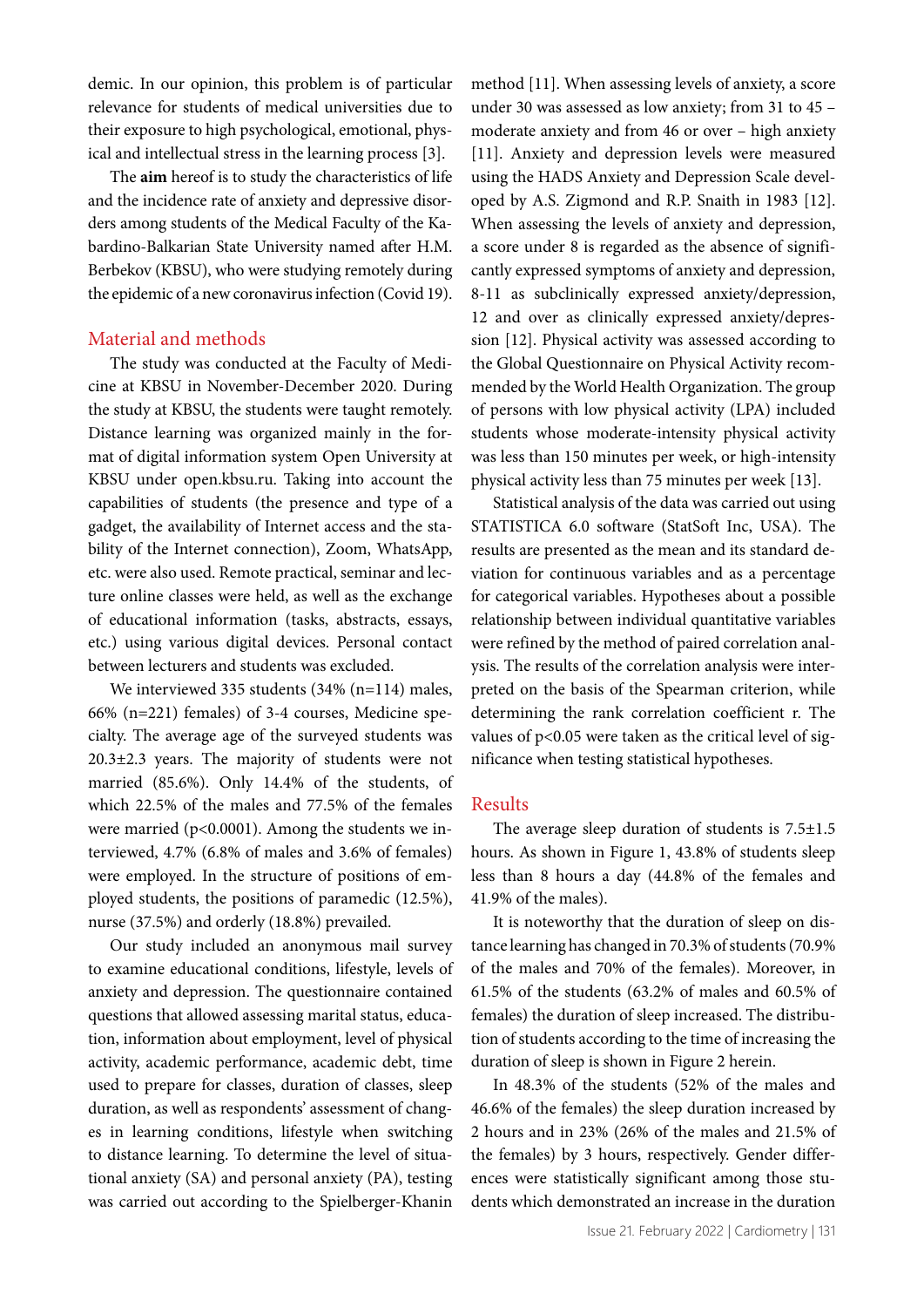

Figure 1. Distribution of students by sleep duration



Figure 2. Distribution of students according to the time of increase in sleep duration (%)

of sleep by 1 hour (1% of the males and 10.4% of the females, p<0.01) and by 4 hours (20% of the males and 1.2% of the females, p<0.0001).

Along with this, 12.6% of the students (7.7% of the males and 9.4% of the females) reported a decrease in sleep duration. The distribution of students according to the time of the sleep duration decrease is shown in Figure 3 herein. It is noteworthy that in most students the duration of sleep decreased by 2 hours (77.7% of the males and  $42.9\%$  of the females,  $p<0.0001$  and 3 hours (22.2% of the males and 23.1% the females).

More than half of the students we surveyed (58.5%) were found to have LPA. Moreover, LPA was more common among females than among males (64.8% versus 46.6%, p<0.01). It is noteworthy that  $87.2\%$ of the students (87.9% of the males and 86.8% of the females) indicated changes in their physical activity during distance learning. Among the students who indicated the nature of changes in physical activity (33.6%), 76.5% of the students reported a decrease in physical activity (56% of the males and 83.6% of the females, p<0.0001), and an increase was reported in 23.5% of the students (44% males and 16.4% females, р<0.0001).

Teaching hours spent on online learning varied from 1 hour to 8 hours per day, averaging  $5.6 \pm 3.3$ hours. Moreover, 81.5% of students spent 5-6 hours per day on online learning, 10 % - 4 hours, 5.9% - 1-2 hours, 2.6% - 7-8 hours. The time for preparing students for classes varied from 1 hour to 16 hours (see Figure 4 herein), averaging 6.0± 1.9 hours. More than a third of the students we surveyed spent 6 hours preparing for classes.

The time of preparation for classes during the transition to distance learning has changed for 57.7% of the students (59% of the males and 57% of the females). Moreover, 51.2% of the students (53.9% of the males and 49.8% of the females) increased the time of preparation for classes, and 6.5% of the students (5.1% of the males and 7.2% of the females) decreased it. In the distribution of students according to the change in the time of preparation for classes, gender differences were identified (see Figure 5,6 herein). In the males, the preparation time for classes increased by 1 hour and 8 hours, more often than it was the case with the females  $(p<0.01)$ : in the females we recorded an increase by 2 hours and 4 hours more often than the respective data in the males ( $p$ <0.05;  $p$ < 0.01). Among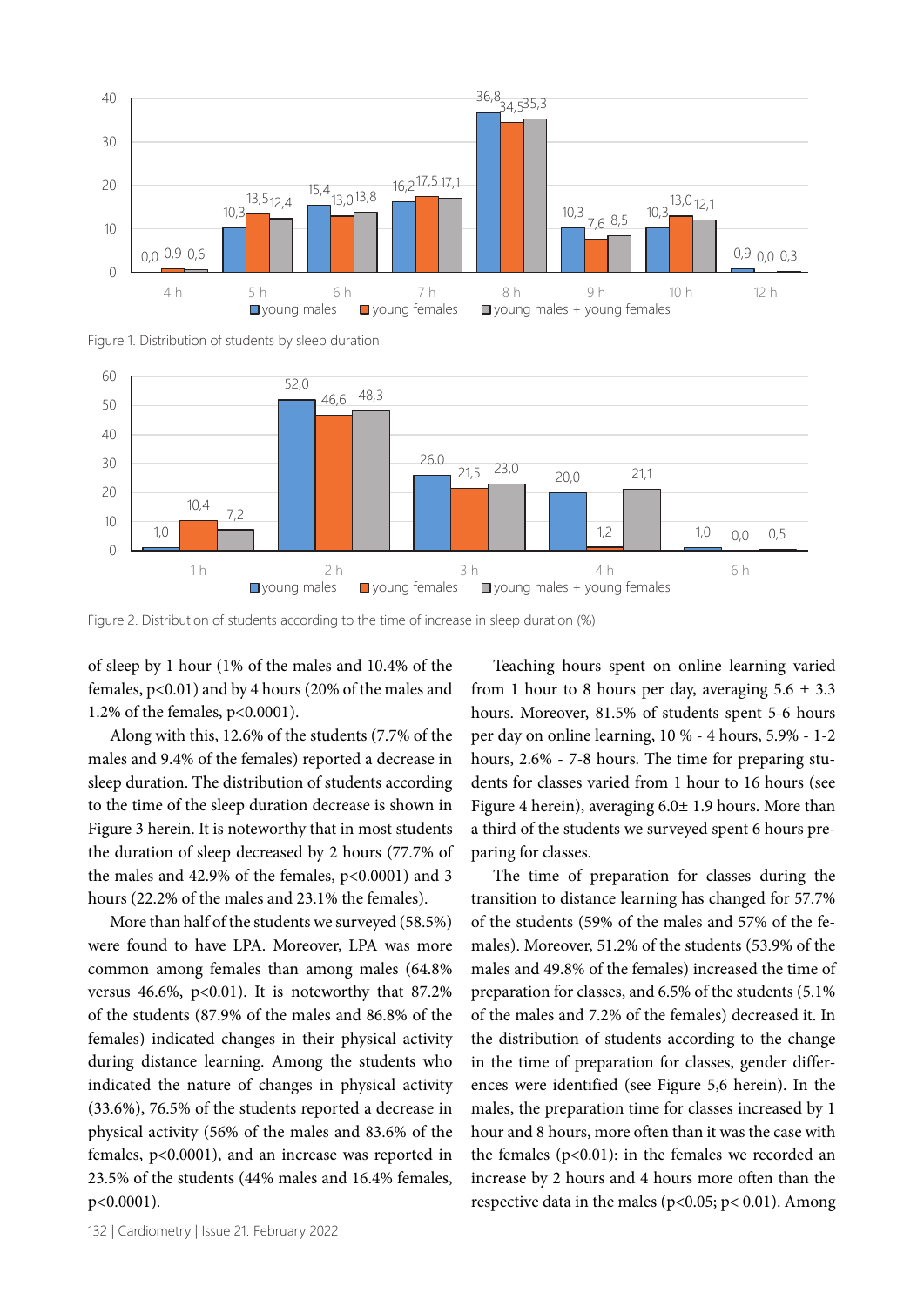

Figure 3. Distribution of students according to the time of decrease in sleep duration (%)



Figure 4. Distribution of students by time of preparation for classes (%)



Figure 5. Distribution of students by increase in preparation time for classes (%)



Figure 6. Distribution of students by reduction of preparation time for classes (%)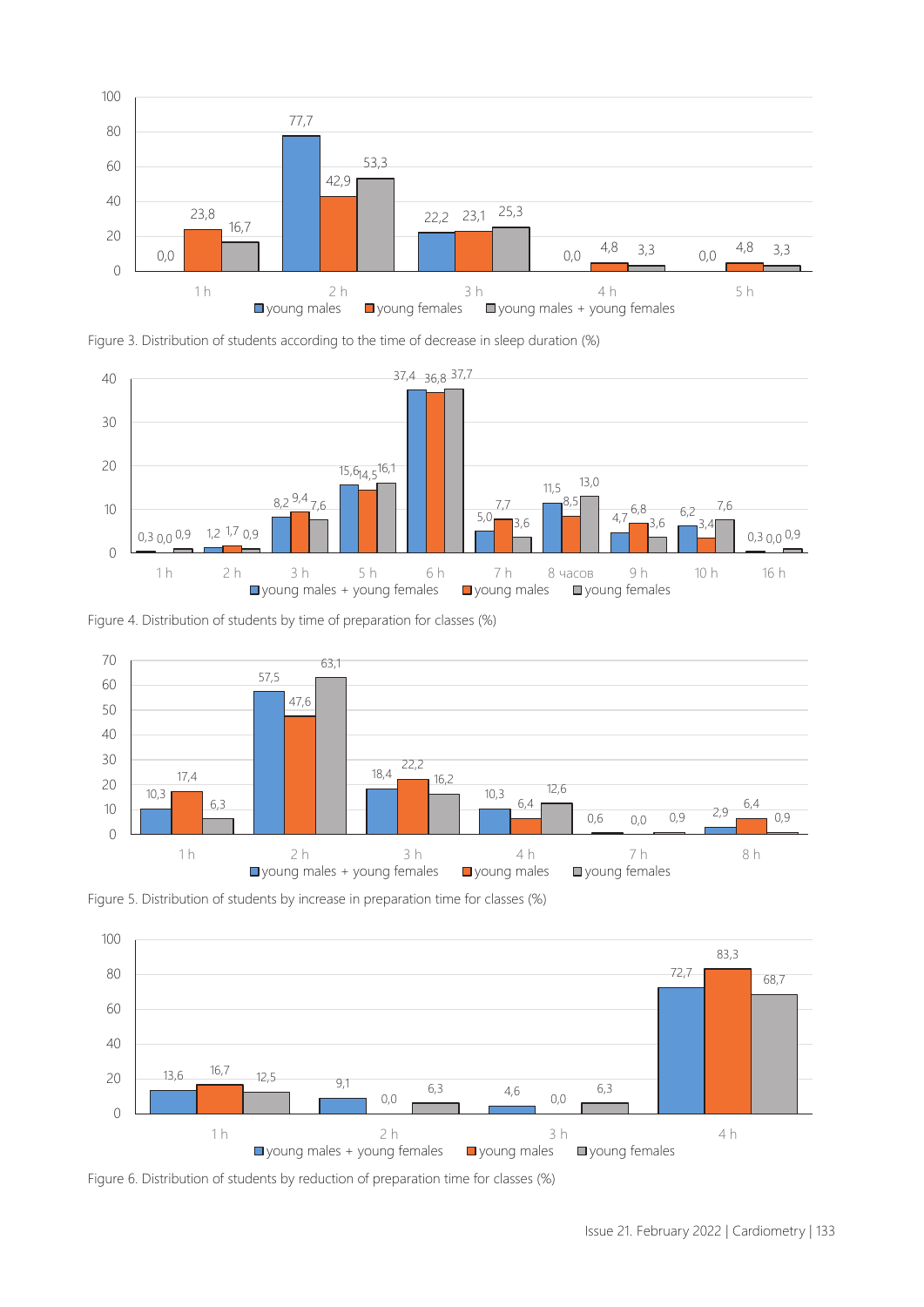the males, the time of preparation for classes also decreased by 4 hours more often than among the females  $(p<0.01)$ .

17.1% of the students had academic debts (13.7% of the males and 18.8% of the females). The distribution of the students by the number of academic debts is shown in Figure 7 herein. The females more often than the males had 1 debt ( $p<0.0001$ ), and the males more often than the females had 2 and 4 debts ( $p<0.0001$ ,  $p<0.01$ ). The presence of 3 and 5 debts was indicated only by the females, and 6 debts only by the males.

Most of the students we interviewed (63.8%) indicated good academic performance (see Figure 8 herein).

Among the examined students, moderate levels of SA were determined (43.6±4.8 points) and high levels of PA (49.1±5.2 points, Table 1). Low levels of anxiety were detected only in three students, of which in two cases a low SA was determined, and in one case a low PA was recorded. Most of the students we interviewed had an average level of SA (74.6%) and a high level of PA (82.1%). The prevalence of high SA among all students was 24.8%. The gender differences in SA and PA levels did not reach the level of statistical significance.

The prevalence of anxiety and depression among students according to the HADS scale is presented in



Figure 7. Distribution of students by the number of academic debts (%)



Figure 8. Distribution of students by academic performance (%)

| <br>×<br>×<br>۰.<br>۰. |  |
|------------------------|--|
|------------------------|--|

SA and PA levels of students

| Levels                                       | Situational anxiety |                | Personal anxiety |                |              |                |
|----------------------------------------------|---------------------|----------------|------------------|----------------|--------------|----------------|
|                                              | Males               | Females        | Total            | Males          | Females      | Total          |
| Average values,<br>points ( $M \pm \delta$ ) | $43.7 \pm 5.0$      | $43.6 \pm 4.7$ | $43.6 + 4.8$     | $49.0 \pm 5.3$ | $49.2 + 5.1$ | $49.1 \pm 5.2$ |
| Low, n (%)                                   |                     | 2(0.9)         | 2(0.6)           | 1(0.9)         |              | 1(0.3)         |
| Moderate, n (%)                              | 83 (72.8)           | 167 (75.6)     | 250 (74.6)       | 17 (14.9)      | 42 (19)      | 59 (15.5)      |
| High, n (%)                                  | 31(27.2)            | 52 (23.5)      | 83 (24.8)        | 96(84.2)       | 179 (81)     | 275 (82.1)     |

134 | Cardiometry | Issue 21. February 2022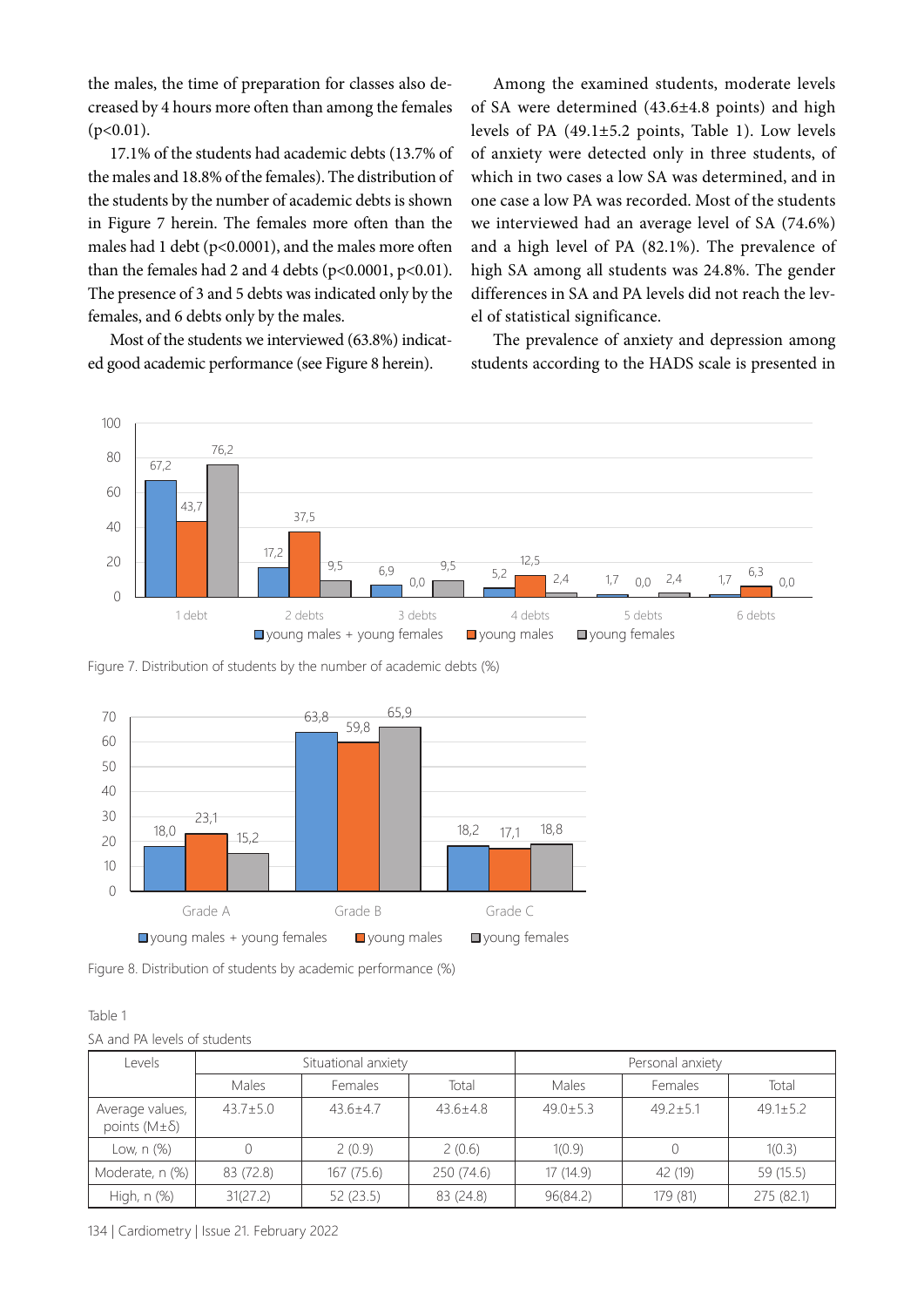#### Table 2

| Distribution of anxiety and depression among students |  |
|-------------------------------------------------------|--|
| according to the HADS scale                           |  |

| Indicators                | Males      | Females | Total |  |
|---------------------------|------------|---------|-------|--|
| Subclinical anxiety       | 144<br>6.8 |         | 118   |  |
| Clinical anxiety          | 94         | 59      | 71    |  |
| Subclinical<br>depression | 85         | 77      |       |  |
| Clinical depression       |            | 18      | 18    |  |

Table 2 herein. Symptoms of clinically expressed depression were recorded only in 1.8% of the students, and symptoms of clinically expressed anxiety in 11.8% of them. Gender differences did not reach the level of statistical significance.

To assess an impact of high anxiety, levels of anxiety and depression on other indicators studied by us, we conducted a correlation analysis. As shown in Table 3, a strong direct correlation was obtained between the level of PA and a decrease in the time of preparation for classes during the transition to distance learning; the severity of anxiety and an increase in the preparation time for classes when switching to distance learning. Moderate and inverse correlations were identified between the severity of anxiety and LPA; between the level of PA and the duration of sleep and a decrease in physical activity during the transition to distance learning. Medium strength and direct correlations have been found: between the severity of depression and a decrease in the time to prepare for classes and a decrease in physical activity during the transition to distance learning; between PA and the amount of debts. Weak strength and inverse correlations have been detected between the severity of anxiety and the duration of sleep, between the severity of depression and the duration of sleep and LPA; between PA and LPA. Weak strength and direct correlations have been revealed: between the severity of anxiety and the presence of academic debt; between the severity of depression and the time to prepare for classes, academic performance, the presence of academic debt, an increase in sleep duration and time to prepare for classes when switching to distance learning. In relation to SA, correlations of weak strength and direct correlations with academic performance, academic debt and LPA were obtained, in relation to PA – with the time of preparation for classes and the presence of academic debt.

### Table 3

Correlations between the levels of anxiety and depression with some of the studied indicators (p<0,05)

| Indicator                                                                                                | Anxiety | Depres-<br>sion | Person-<br>al anxi-<br>ety | Situa-<br>tional<br>anxiety |
|----------------------------------------------------------------------------------------------------------|---------|-----------------|----------------------------|-----------------------------|
| Sleep duration                                                                                           | $-0.24$ | $-0.24$         | $-0.35$                    |                             |
| Increase in sleep<br>duration when<br>switching to distance<br>learning (hours)                          |         | 0.25            |                            |                             |
| Preparation time for<br>classes (hours)                                                                  |         | 0.11            | 0.16                       |                             |
| Increase in prepara-<br>tion time for classes<br>when switching to<br>distance learning<br>(hours)       | 0.89    | 0.16            |                            |                             |
| Decrease in the<br>preparation time for<br>classes when switch-<br>ing to distance learn-<br>ing (hours) |         | 0.45            | 0.96                       |                             |
| Academic perfor-<br>mance                                                                                |         | 0.18            |                            | 0.22                        |
| Academic debts                                                                                           | 0.12    | 0.14            | 0.16                       | 0.14                        |
| Number of academic<br>debts                                                                              |         |                 | 0.35                       |                             |
| Low physical activity                                                                                    | $-0.33$ | $-0.22$         | $-0.23$                    | 0.15                        |
| Increase in physical<br>activity during the<br>transition to distance<br>learning (hours)                |         | 0.41            |                            |                             |
| Decrease in physical<br>activity during the<br>transition to distance<br>learning (hours)                |         |                 | $-0.33$                    |                             |

## Discussion

The pandemic has produced a great impact on the activities of higher education institutions and the higher education system: millions of students around the world study remotely [1], and it is not known when higher education institutions will return to the traditional format of education, and whether they will return. In this regard, it is necessary to understand the patterns of changes in the life of students arising in connection with the pandemic and their impact on mental health. Important components of the life of students include adequate sleep duration, optimal physical activity, a healthy psychological atmosphere in their environment and the effective organization of the educational process. When studying the characteristics of the life of the students at the KBSU Fac-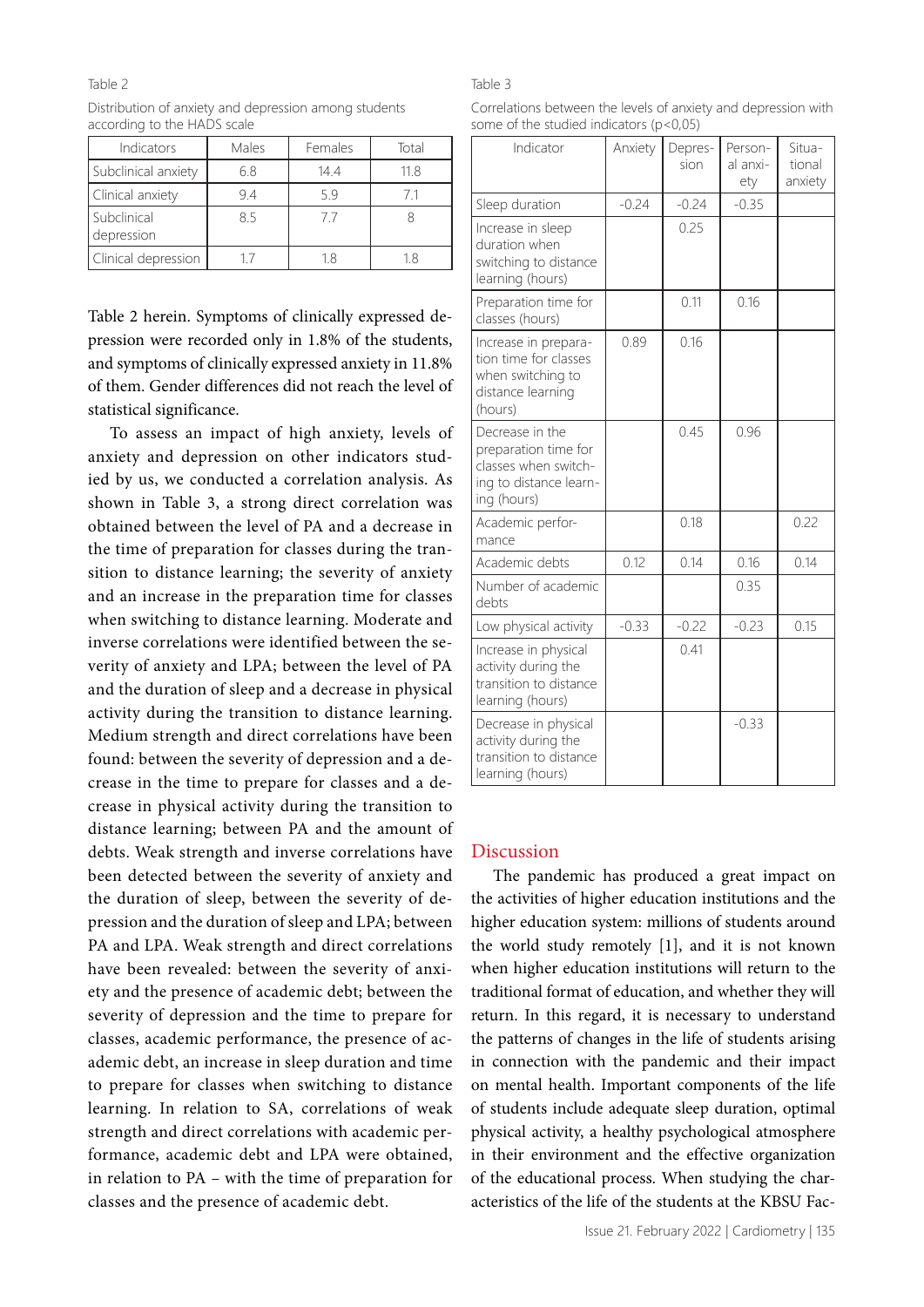ulty of Medicine, who were studying remotely during the Covid 19 pandemic, we found that almost every second student still has insufficient sleep, despite its increase with the transition to distance learning. The high prevalence of LPA and its increase with the transition to distance learning characterized the students we surveyed. Moreover, the most unfavorable situation in terms of LPA in the group of the females, among which both the prevalence of LPA and an increase in the latter during distance learning, is higher than among males. The high prevalence of LPA and its increase with the transition to distance learning have been established by other researchers [2,4,5,8]. J.F. Huckins et al (2020) notes that American college students have reduced their physical activity and are visiting fewer places, while reporting increased symptoms of anxiety and depression [5].

With regard to teaching hours spent on online learning, it can be concluded that in most cases, students were covered by online classes in accordance with the schedule. This is a teacher-controlled part of the learning process. Therefore, the study load in hours, according to the results of the survey of the students, does not differ from the study load in the curricula of the corresponding courses. As for the preparation time for students' classes, its variability and increase in the transition to a distance learning format for half of the students we surveyed can be associated both with the low adaptation of students to online learning and the need to reconsider the workload on the student. This can also be indicated by the presence of academic debt recorded for every sixth student. Despite the increase in preparation time for classes as a result of the transition to distance learning, the progress of most students is good that may indicate their high motivation. Summarizing the above, we can conclude that the university staff has done a good job organizing distance learning, and the recommendation to adapt students to online learning and review the workload on the student, in our opinion, can improve the quality of distance learning.

The Covid-19 pandemic, which has disrupted the daily lives of people around the world, can certainly put people at greater risk of mental health problems. Researchers consider high anxiety and depression as consequences of a viral pandemic [14]. When studying the anxiety level of the KBSU students, we have found a high prevalence of PA. It is known that PA is associated with genetically determined properties of the functioning human brain, which cause a constantly elevated level of emotional arousal and, along with increased SA caused by various stress factors, contributes to the development of distress and psychosomatic pathologies [11].

In the context of the Covid-19 pandemic, symptoms of mental disorders are of growing concern around the world [4-8]. According to the Healthy Minds Study [15], more than 50% of American college students are concerned about becoming infected by Covid-19, and about 90% are concerned about their personal safety. Students also have a lower level of psychological well-being than before the pandemic [15]. A.H. Khan et al (2020) identify stress, anxiety and depression as common symptoms among Bangladeshi college students and fear of contracting Covid-19 as the main cause of these symptoms [7]. Studies conducted in Chinese colleges show that students are concerned about delays in their studies, negative economic consequences, routines and daily activities [6].

Our correlation analysis identified some statistically significant linear relationships of various strengths between the severity of anxiety and depression and the level of anxiety, on the one hand, and some lifestyle factors (sleep duration and its changes, low physical activity, changes in physical activity) and the educational process (time to prepare for classes and its change, academic performance, academic debt) on the other hand. Although the correlation does not directly indicate a causal relationship, it can be assumed that the factors we have identified can influence both the level of anxiety and the severity of anxiety and depression. These factors are quite flexible and easily manageable. Rational modulation and control over them can neutralize high anxiety, as well as manifestations of anxiety and depression. There is no doubt that recommendations on the organization of sports or physical exercises and the rational distribution of preparation time for classes for students in distance learning can be useful.

## **Conclusions**

Thus, we have studied the characteristics of life activity and the incidence rate of anxiety and depressive disorders among the students at the KBSU Faculty of Medicine, who were studying remotely during the Covid 19 pandemic, as well as the relationship between the state of mental health of students and the parameters of their life included in the study. We have found that during the transition to distance learning in the life of the KBSU students, there are unfavorable